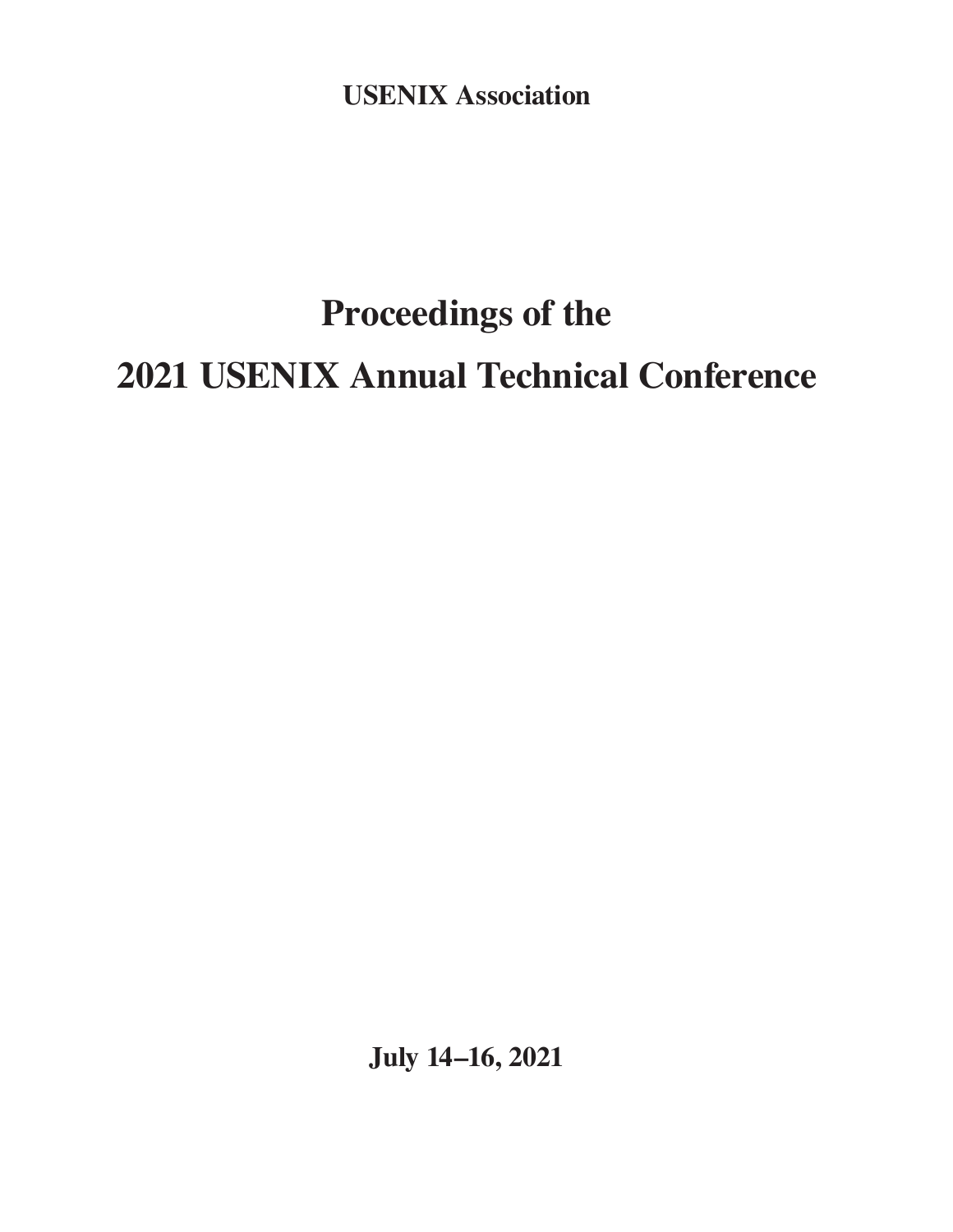#### © 2021 by The USENIX Association

#### All Rights Reserved

This volume is published as a collective work. Rights to individual papers remain with the author or the author's employer. Permission is granted for the noncommercial reproduction of the complete work for educational or research purposes. Permission is granted to print, primarily for one person's exclusive use, a single copy of these Proceedings. USENIX acknowledges all trademarks herein.

ISBN 978-1-939133-23-6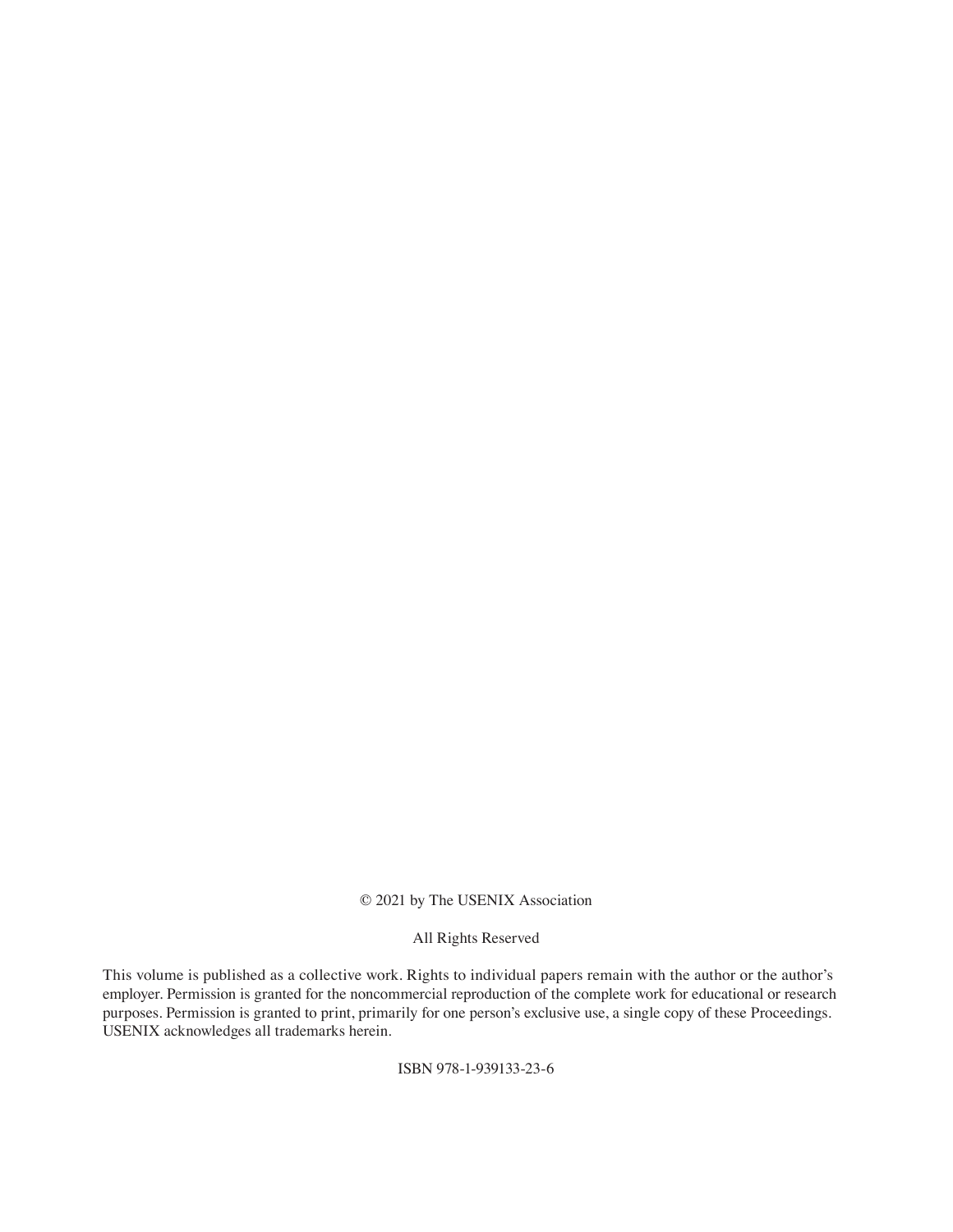## **Conference Organizers**

**Program Co-Chairs** Irina Calciu, *VMware Research* Geoff Kuenning, *Harvey Mudd College* **Program Committee** Sangeetha Abdu Jyothi, *University of California, Irvine, and VMware Research* Reto Achermann, *University of British Columbia* Nitin Agrawal, *ThoughtSpot* Amogh Akshintala, *Facebook* George Amvrosiadis, *Carnegie Mellon University* Raja Appuswamy, *EURECOM, Sophia Antipolis* Anirudh Badam, *Microsoft Research* Antonio Barbalace, *University of Edinburgh* Frank Bellosa, *Karlsruhe Institute of Technology* Daniel S. Berger, *Microsoft Research* Annette Bieniusa, *Technische Universität Kaiserslautern* Laurent Bindschaedler, *Massachusetts Institute of Technology* Eleanor Birrell, *Pomona College* William J. Bolosky, *Microsoft Research* James Bottomley, *IBM Research* Sara Bouchenak, *INSA Lyon* Nathan Bronson, *Rockset* Mihai Budiu, *VMware Research* Anton Burtsev, *University of California, Irvine* Kevin Butler, *University of Florida* Marco Canini, *KAUST* Lydia Chen, *Delft University of Technology* Young-ri Choi, *UNIST (Ulsan National Institute of Science and Technology)* Byung-Gon Chun, *Seoul National University* David Cock, *ETH Zurich* Jon Crowcroft, *University of Cambridge* Heming Cui, *The University of Hong Kong (HKU)* Dilma da Silva, *Texas A&M University* Alex Daglis, *Georgia Institute of Technology* Tudor David, *Oracle Labs Zurich* Dave Dice, *Oracle Labs* Aleksandar Dragojevic, *Microsoft Research Cambridge* Abhinav Duggal, *Dell-EMC* Alexandra Fedorova, *University of British Columbia* Pascal Felber, *University of Neuchatel* Anja Feldmann, *Max Planck Institute for Software Systems (MPI-SWS)* Pedro Fonseca, *Purdue University* Jessie Frazelle, *Oxide Computer* Jana Giceva, *Technische Universität Munich* Ionel Gog, *University of California, Berkeley* Justin Gottschlich, *Intel Labs and University of Pennsylvania* Tim Harris, *Microsoft* Michio Honda, *University of Edinburgh* Yu Hua, *Huazhong University of Science and Technology* Zsolt Istvan, *IMDEA* Bill Jannen, *Williams College* Vasiliki Kalavri, *Boston University* Anuj Kalia, *Microsoft*

Sanidhya Kashyap, *EPFL* Aasheesh Kolli, *Google and The Pennsylvania State University* Michael Kozuch, *Intel Labs* John Kubiatowicz, *University of California, Berkeley* Youngjin Kwon, *Korea Advanced Institute of Science and Technology (KAIST)* Baptiste Lepers, *University of Sydney* Heiner Litz, *University of California, Santa Cruz* Yunxin Liu, *Microsoft Research Asia* Brandon Lucia, *Carnegie Mellon University* Xiaosong Ma, *Qatar Computing Research Institute* Jonathan Mace, *Max Planck Institute for Software Systems (MPI-SWS)* Carlos Maltzahn, *University of California, Santa Cruz* Virendra Marathe, *Oracle Labs* Marcelo Martins, *Apple* Ali Jose Mashtizadeh, *University of Waterloo* Alexander Merritt, *BedRock Systems* Michael Mesnier, *Intel* Ethan Miller, *University of California, Santa Cruz, and Pure Storage* Changwoo Min, *Virginia Tech* Adam Morrison, *Tel Aviv University* Gilles Muller, *INRIA* Kiran-Kumar Muniswamy-Reddy, *Oracle* Amy Murphy, *Bruno Kessler Foundation* Madan Musuvathi, *Microsoft Research* Onur Mutlu, *ETH Zurich* Dalit Naor, *The Academic College of Tel Aviv-Yaffo* Khanh Nguyen, *Texas A&M University* Cristina Nita-Rotaru, *Northeastern University* Sam H. Noh, *UNIST (Ulsan National Institute of Science and Technology)* Amy Ousterhout, *University of California, Berkeley* Roberto Palmieri, *Lehigh University* Mangpo Phothilimthana, *Google* Peter Pietzuch, *Imperial College London* Dan Ports, *Microsoft Research* Costin Raiciu, *Politehnica University of Bucharest* Michael Reiter, *Duke University* Larry Rudolph, *Two Sigma* Leonid Ryzhyk, *VMware Research* Mahadev Satyanarayanan, *Carnegie Mellon University* Jiri Schindler, *Tranquil Data* Eric Schkfuza, *Amazon* Russell Sears, *Apple* Sangeetha Seshadri, *IBM Research - Almaden* Liuba Shrira, *Brandeis University* Mark Silberstein, *Technion—Israel Institute of Technology* Michael Spear, *Lehigh University* Scott Stoller, *Stony Brook University* Patrick Stuedi, *LinkedIn* Ryan Stutsman, *University of Utah* Swaminathan Sundararaman, *Fusion IO* Steve Swanson, *University of California, San Diego*